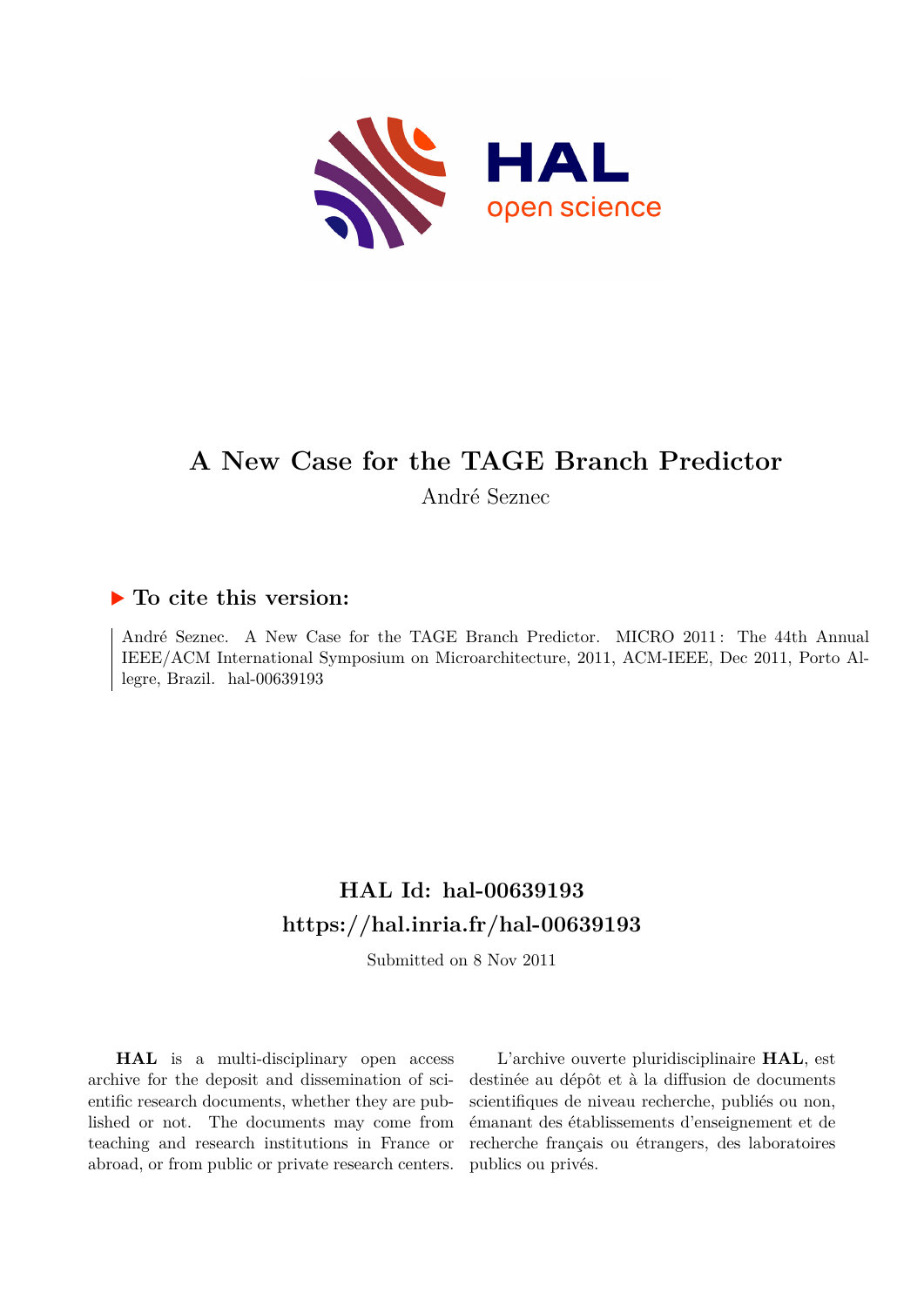# A New Case for the TAGE Branch Predictor<sup>∗</sup>

André Seznec INRIA/IRISA Campus de Beaulieu 35042 Rennes Cedex

E-mail: andre.seznec@inria.fr

# Abstract

The TAGE predictor is often considered as state-of-the-art in conditional branch predictors proposed by academy. In this paper, we first present directions to reduce the hardware implementation cost of TAGE. Second we show how to further reduce the misprediction rate of TAGE through augmenting it with small side predictors.

On a hardware implementation of a conditional branch predictor, the predictor tables are updated at retire time. A retired branch normally induces three accesses to the branch predictor tables : read at prediction time, read at retire time and write for the update. We show that in practice, the TAGE predictor accuracy would not be significantly impaired by avoiding a systematic second read of the prediction tables at retire time for correct prediction. Combined with the elimination of silent updates, this significantly reduces the number of accesses to the predictor. Furthermore, we present a technique allowing to implement the TAGE predictor tables as bank-interleaved structures using single-port memory components. This significantly reduces the silicon footprint of the predictor as well as its energy consumption without significantly impairing its accuracy.

In the last few years, progress in branch prediction accuracy has relied on associating a main state-of-the-art single scheme branch predictor with specialized side predictors. As a second contribution of the paper, we develop this side predictor approach for TAGE. At the recent 3rd Championship Branch Prediction,it was shown that the TAGE predictor can be augmented with several side predictors, each one addressing a category of predictions that is not optimally addressed by TAGE. The Immediate Update Mimicker tracks the inflight already executed but not retired branches and

MICRO'11, December 3-7, 2011, Porto Alegre, Brazil

Copyright © 2011 ACM 978-1-4503-1053-6/11/12 ...\$10.00.

use their result for correcting the predictions. Sometimes TAGE fails to predict when the control flow path inside the loop body is irregular. TAGE can be augmented with a loop predictor to predict loops with constant iteration numbers, TAGE also sometimes fails to predict branches that are not strongly biased but that are only statistically biased. The Statistical Corrector Predictor is introduced to track these statistically correlated branches. These side predictors allow to increase the prediction accuracy of TAGE. Building on top of these proposals, we further show that the Statistical Corrector Predictor can be used to leverage local history to further improve the potential of the TAGE predictor. Furthermore, we show that the use of a Statistical Corrector predictor based on local history, LSC, dwarfs the benefits of the loop predictor and the global history Statistical Corrector.

Finally, we present a cost-effective implementation of the TAGE-LSC predictor using single-port memory components and a reduced number of accesses per prediction.

# Categories and Subject Descriptors

C.1.1 [Processor Architectures]: Single Data Stream Architectures

## General Terms

Performance

# 1. Introduction

From 1990 to 2000, there has been a very active research in branch prediction [28, 20, 16, 4, 17, 3] resulting in the design of complex branch predictors [22]. After 2001, the research on branch prediction was essentially conducted by a small community that participated to the Championship Branch Prediction (CBP) in 2004 and 2006 [11, 21, 23, 8, 15, 6, 18]. However, tremendous progress were made during this period: the research of neural inspired predictors led by Jimenez [13, 9, 11, 1], the introduction of GEometric History Length predictors by Seznec [21] and the introduction of the TAGE predictor by Seznec and Michaud [26]. In practice, on the traces distributed for the first two CBPs, more

<sup>∗</sup>This work was partially supported by the European Research Council Advanced Grant DAL No 267175

Permission to make digital or hard copies of all or part of this work for personal or classroom use is granted without fee provided that copies are not made or distributed for profit or commercial advantage and that copies bear this notice and the full citation on the first page. To copy otherwise, to republish, to post on servers or to redistribute to lists, requires prior specific permission and/or a fee.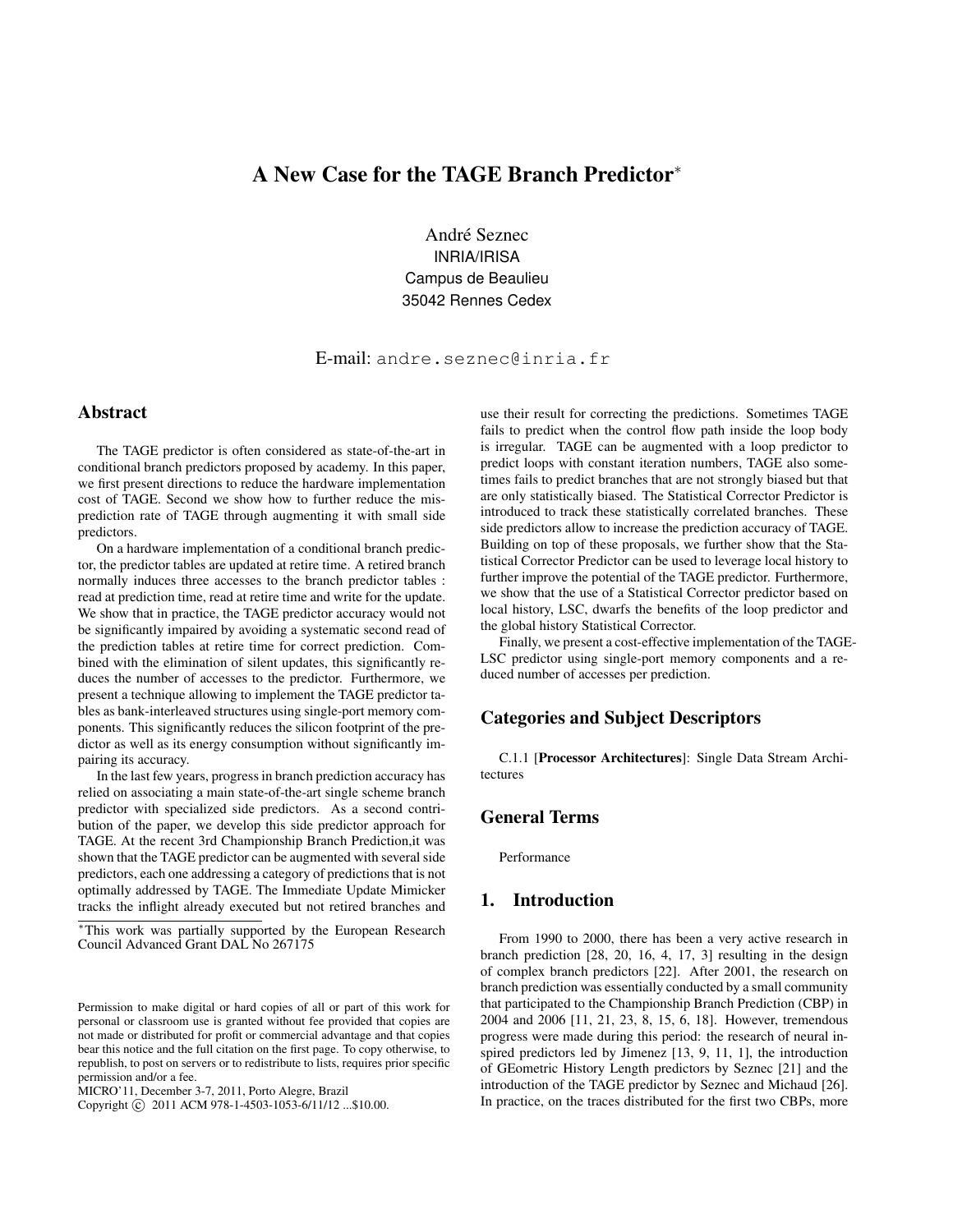accuracy progress was achieved between 2001 and 2006 than between 1993 and 2001 after the introduction of *gshare* by McFarling in 1993 [16].

Since 2006, TAGE has been often considered as state-of-theart in terms of branch prediction accuracy [1, 5]. In this paper, we reenforce the case for the TAGE predictor in two directions. First we show that the TAGE predictor requires less accesses to the predictor tables than other branch predictors thus potentially enabling simpler (or more cost effective) implementation. Second, building on the side predictors recently presented at the 3rd Championship Branch Prediction [24] for the TAGE predictor, we show that TAGE can be combined with a small local history predictor to obtain even higher accuracy at the same storage budget, thus achieving state-of-art prediction accuracy. Combining these two approaches, we present a cost-effective predictor that achieves state-of-the-art prediction accuracy.

In a processor, the hardware predictor tables are updated at retire time to avoid pollution by the wrong path; this delayed update induces extra mispredictions compared with oracle update at fetch time. Previous studies were generally showing that the accuracy loss due to this delayed update on global history predictors is relatively marginal [10, 21]. However these studies are assuming that the predictor tables are read a second time and the prediction recomputed at retire time. Each branch on the correct path potentially leads to 3 accesses of the predictor tables, read at prediction time, read at retire time and write at retire time. Such a high number of accesses potentially leads to a very costly branch prediction structure (multiported and/or very complex bank-interleaved structure). As a first contribution of the paper, we show that on the TAGE predictor and contrary to other predictors, the read at retire time can be avoided with limited accuracy loss. Combined with the elimination of silent updates (more than 90 % in average), this significantly reduces the number of accesses to the predictor. Moreover, we present a bank-interleaving technique that allows to use single-ported memory components to build the TAGE predictor tables. Combining these two techniques allows significant silicon area savings and significant reduction of the energy consumption on the predictor.

Since 2006, the trend for further prediction accuracy improvement is to associate side predictors targeting special categories of branches with a state-of-the-art main predictor (TAGE, [26], OGEHL [21], Piecewise Linear [11], FTL [8]), e.g. a loop predictor with the TAGE predictor in L-TAGE [26] or the address-branch correlator in [5].

In this paper, we illustrate this approach for the TAGE predictor with the ISL-TAGE predictor, that was presented at the 3rd Championship Branch Prediction [24].

For the TAGE predictor, in order to limit the mispredictions due to delayed updates, we introduce the Immediate Update Mimicker, IUM, (Section 5.1) that aims at limiting these extra mispredictions through predicting branches with inflight non-retired occurrences: if the prediction for branch B is provided by the same predictor table and the same table entry that already provided the prediction for an already executed but not yet retired branch B' the we use the execution outcome of branch B' as a prediction for branch B rather than the output of the predictor. The IUM is shown to allow to recover almost all the mispredictions due to delayed updates. While TAGE is generally very efficient at predicting periodic regular behavior even when the period spans over hundreds or thousands of branches, it fails to predict loop exits if the control flow path inside the loop body is irregular. A loop predictor [6] can more efficiently

track loops with constant numbers of iterations and therefore predict the exit of these loops with a very high accuracy (Section 5.2). On some applications, there exist branches (generally only a few) that are not strongly correlated with the branch history or path, but exhibit a statistical bias towards taken or not-taken. On these branches, the TAGE predictor generally performs worse than simpler solutions that capture statistical bias by using wide counters. The Statistical Corrector predictor (Section 5.3) is introduced to capture these branches and to predict them with an accuracy close to their statistical bias at a reasonable cost. The ISL-TAGE predictor combines TAGE with the IUM, the loop predictor and the Statistical Corrector Predictor.

In some applications, there remains some branches that are intrinsically better predicted through the use of local history than through the use of a global history. In the ISL-TAGE predictor proposal , the Statistical Corrector Predictor is indexed using the same global history as TAGE. We show that replacing the global history by the local history offers the opportunity to smoothly combine the TAGE predictor with local prediction. Associated with TAGE, a Statistical Corrector predictor based on local history (LSC for short) essentially captures these branches. It also captures most of the branches that the loop predictor is correctly predicting and most of the branches that the initial Statistical Corrector predictor based on global history is correcting. At similar storage budget, the TAGE-LSC (+ IUM) predictor outperforms the ISL-TAGE predictor  $[24]$ <sup>1</sup> using a smaller number of components and a smaller number of tagged tables, and without using any unrealistic tricks.

The remainder of the paper is organized as follows. Section 2 presents the experimental framework used in this paper. Section 3 recalls the main characteristics of the TAGE predictor used as the main predictor in this paper and presents its main qualities and its base performance. Section 4 analyzes the number of predictor table accesses on a real hardware processor and shows that the TAGE predictor exhibits marginal accuracy loss when the prediction is not reread at retire time, therefore potentially allowing simpler hardware implementation. Moreover we show that the TAGE predictor can be designed with single-port bank-interleaved memory components instead of 3-ported memory components. Section 5 presents the ISL-TAGE predictors. Section 5.1 introduces the Immediate Update Mimicker, IUM that recovers most of the mispredictions due to delayed update of the TAGE branch predictor tables. Section 5.2 describes the loop predictor and its benefit as a side predictor. Section 5.3 presents the Statistical Corrector predictor, that tracks branches that are not strongly correlated with the branch history path but are statistically biased. In Section 6, we show how the Statistical Corrector predictor can be leveraged to use local history in a side predictor for TAGE. We show that TAGE-LSC can achieve state-of-the-art prediction accuracy levels for the prediction storage budgets (128K-512Kbits) that are currently considered for implementation. In Section 7 presents a cost-effective implementation of the TAGE-LSC predictor using single-port memory components and avoiding predictor read at retire time can be avoided for correct prediction. Section 8 concludes this study.

## 2. Experimental Framework

In order to allow reproducibility of the experiments reported in this paper, the evaluation framework used is the one provided for

<sup>1</sup> winner of the 3rd Championship Branch Prediction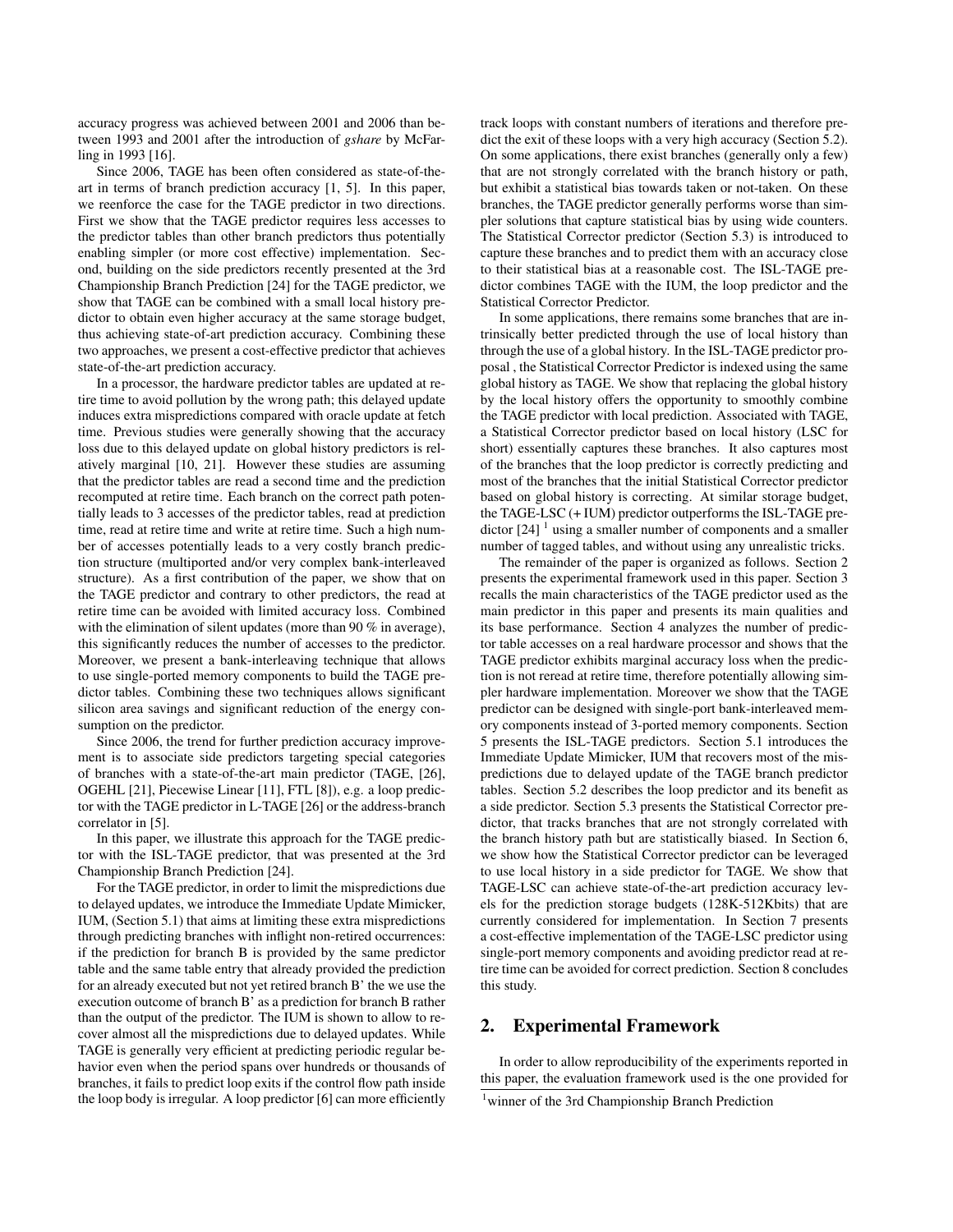the 3rd Championship Branch Prediction, http://www.jilp.org/jwac-2/framework.html. The simulation is trace driven, but includes features to model a simple out-of-order execution core with a realistic memory hierarchy. It allows to delay branch prediction table updates till the retire stage in the pipeline. The benchmark set features 40 traces, approximately 50 million micro-ops long classified into 5 categories: CLIENT, INT (Integer), MM (Multimedia), SERVER and WS (Workstation). It is noticeable that some of these traces exhibit very large footprints (several tens of thousands of static branches), they also include both user and system activity.

#### 2.1 Performance Metric

In order to remain consistent with the 3rd CBP, we will use the metric Misprediction Penalty per Kilo Instructions (MPPKI) proposed for the 3rd CBP. In practice, for the predictors considered in this paper, this metric is globally proportional to the misprediction number despite that the average misprediction penalty varies among the benchmarks.

#### 2.2 Benchmark Set Characteristics

Based on a first analysis of the benchmark set after running a base 512Kbits L-TAGE predictor, the benchmark set can be divided in two major sets with very different misprediction rates.

A set of high misprediction rate benchmarks includes CLIENT0 INT01, INT02, MM05, MM07, WS03 and WS04. These 7 benchmarks represent approximately 3/4 th of the mispredictions of the 40 benchmarks. All these benchmarks exhibit more than 500,000 mispredictions (i.e more than 10 mispredictions per kilomicrooperations) for the reference predictor (see next section) considered in this study. Among this class, CLIENT02 is the only benchmark amenable to a low misprediction rate by simply increasing the size of the predictor to unrealistic storage budget (256 Mbits).

The set of the 33 medium and low misprediction rates benchmarks represent only 1/4th of the mispredictions and none of them exhibit more than 170,000 mispredictions on our reference predictor.

# 3. Background on the TAGE Predictor

The TAGE predictor was introduced in [26] and is the core predictor of the L-TAGE predictor that won the second Championship Branch Prediction in 2006 [23]. Figure 1 illustrates a TAGE predictor. The TAGE predictor features a base predictor T0 in charge of providing a basic prediction and a set of (partially) tagged predictor components Ti. The base predictor can be a simple PC-indexed 2-bit counter bimodal table. The tagged predictor components Ti,  $1 \leq i \leq M$  are indexed using different global history lengths that form a geometric series, i.e,  $L(i)$  =  $(int)(\alpha^{i-1} * L(1) + 0.5)$  as introduced for the OGEHL predictor [21]. On a TAGE predictor, most of the storage is used in tables indexed with (relatively) short histories, but the predictor is able to capture correlation with very old branches (up to 2000 branches in our experiments in this paper).

An entry of a tagged component of the TAGE predictor consists in a 3-bit prediction counter *ctr* whose sign provides the prediction, a (partial) tag and a useful bit *u* to guide replacement policy (Figure 2 ).



#### **Figure 1. The TAGE predictor synopsis: a base predictor is backed with several tagged predictor components indexed with increasing history lengths**

|  |  | Partial Tag |  |
|--|--|-------------|--|
|--|--|-------------|--|

#### **Figure 2. An entry in a TAGE tagged table**

#### *A few definitions and notations.*

The *provider component* is the matching component with the longest history. The alternate prediction *altpred* is the prediction that would have occurred if there had been a miss on the provider component. If there is no hit on a tagged component then *altpred* is the default prediction.

#### 3.1 Prediction Computation

At prediction time, the base predictor and the tagged components are accessed simultaneously. The base predictor provides a default prediction. The tagged components provide a prediction only on a tag match.

In the general case, the overall prediction is provided by the hitting tagged predictor component that uses the longest history, or in case of no matching tagged predictor component, the default prediction is used. It was remarked that when the provider component is a tagged component and the prediction is weak, the confidence in the prediction is quite low ( often less than 60%). In this situation, the alternate prediction is often more accurate than the provider component prediction. This property was found to be essentially temporal on the whole application. Dynamically monitoring it through a single 4-bit counter USE\_ALT\_ON\_NA was found to allow to (slightly) improve prediction accuracy [26]. The prediction computation algorithm is as follows:

- 1. Find the matching component with the longest history
- 2. if (the prediction counter is not weak or USE\_ALT\_ON\_NA is negative) then the prediction counter sign provides the prediction else the prediction is the alternate prediction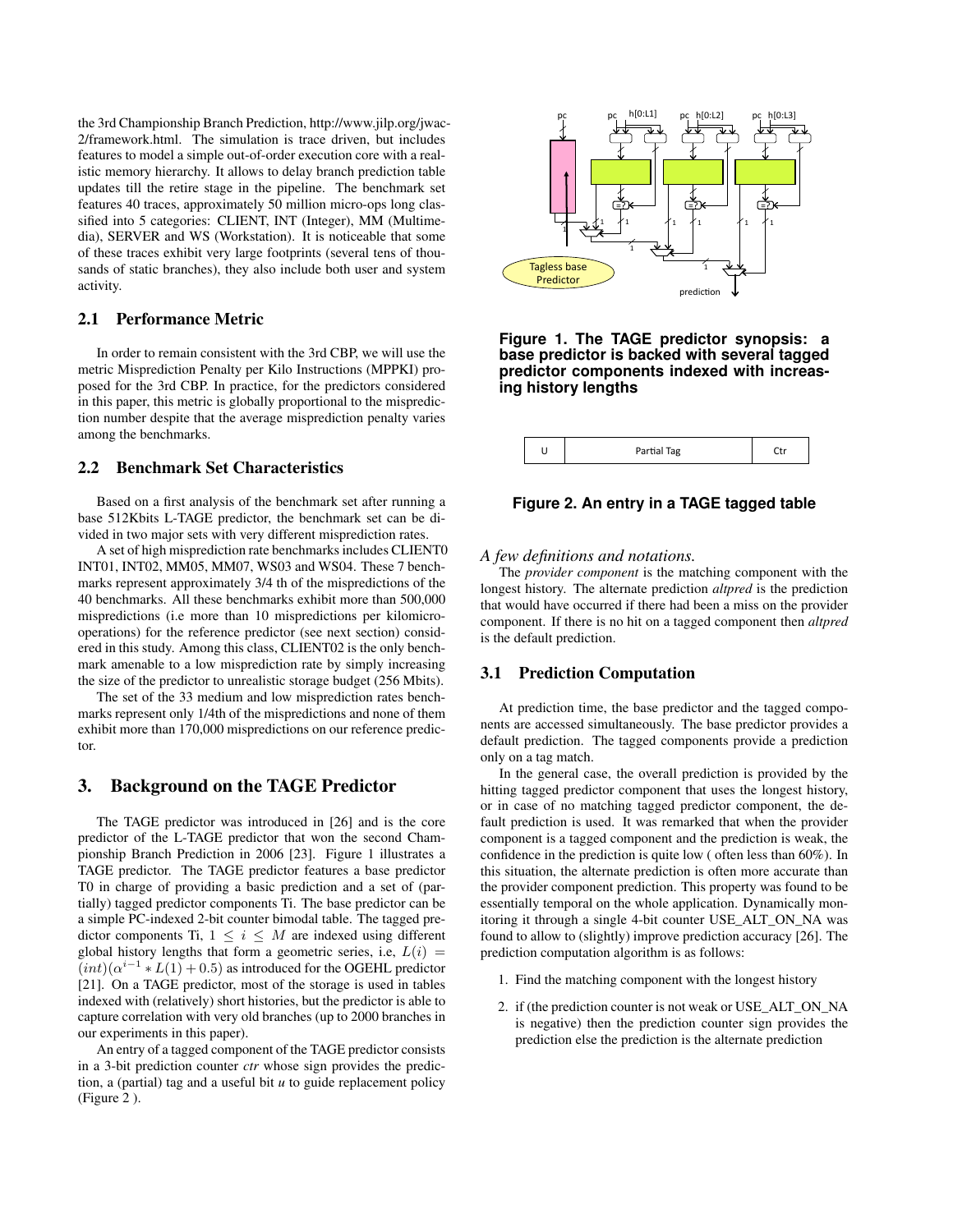#### 3.2 Predictor Update

In all cases, the prediction counter of the provider component is updated. The useful bit *u* is set if the prediction was correct *and* the alternate prediction *altpred* was incorrect. New tagged entries are allocated only on mispredictions.

#### *3.2.1 Allocating tagged entries on mispredictions*

In previous studies on the TAGE predictor, it was argued to allocate at most one entry to limit the footprint of the application on the predictor. In practice, the footprint limitation holds only on demanding applications and for small predictors (e.g. 64 Kbits) or predictors with a small number of tables. For large TAGE predictors (in the 256Kbits-512Kbits range), we discovered that allocating several (in practice up to 3 or 4) entries in different tables enables a very short warming or transition phase in the predictor. It also allows us to use a very simple and effective way of managing the useful bits on the predictor (see below in Section 3.2.2).

If the provider component Ti is not the component using the longest history (i.e.,  $i \leq M$ ), then up to four entries on a predictor component Tk with  $i < k \le M$  are allocated on non-consecutive tables. The entries are chosen among the useless entries, i.e., with a null *u* bit. An allocated entry is initialized with the prediction counter set to weak correct. Bit *u* is initialized to 0 (i.e., *not useful*).

#### *3.2.2 Managing the u bit*

The useful bit *u* is used for locking entries in the predictor. The *u* bit of a provider component is set whenever the prediction was correct *and* the alternate prediction *altpred* was incorrect. In order to avoid the useful bits to stay forever set, the following resetting policy is implemented. The number of successes and failures on entries allocations is monitored; this monitoring is performed through a single 8-bit counter (u=1, increment, u=0, decrement). This counter saturates when more failures than successes are encountered on allocations. At that time we reset all the *u* bits of the predictor. Typically, such a global reset occurs when one out of two entries on the used portion of the predictor has been set to useful.

This simple policy was found to be more efficient than the previously proposed management using 2-bit useful counters for the TAGE predictor [26][23]; it also uses a single *u* bit per tagged TAGE entry.

#### 3.3 Implementation Tradeoffs

Various parameters can be tuned on the TAGE predictor in order to get prediction accuracy.

Depending on the storage budget one will use small or large number of tables. It was shown in [23] that for small budgets (e.g. 32K-64Kbits) using 5 to 8 tables is good tradeoff and that for large budgets (e.g. 256Kbits-512Kbits) using 12-15 tables is a better tradeoff.

Most of the storage budget in the TAGE predictor is dedicated to the partial tags. Using a large tag width leads to waste part of the storage while using a small tag width leads to false tag match detections. We found that , for a 13 tables TAGE predictor using 12-bit tag is good tradeoff. However Experiments showed that one can use wider tag for long histories for a better tradeoff. Previous experiments [26] have shown that the TAGE predictor performs efficiently on a wide spectrum of history lengths with maximum history lengths ranging from a 100 to more than 1,000 history bits.

#### 3.4 The Reference TAGE Predictor

This study targets the 64Kbytes storage budget that was allowed for the 3rd Championship Branch Prediction. Therefore the reference TAGE predictor that will be used in this study has been dimensioned to fit in that storage budget. It features a 13 component, and uses the (6,2000) geometric history length with the following table sizes for a total of 65,408 bytes of storage:

- Bimodal table: 32K prediction bits + 8K hysteresis bits
- Tag width for table Ti: max (6+i, 15) bits
- Table T1, 2Kentries, Tables 2-7, 4Kentries, Tables 8-9, 2Kentries and Tables 10-12, 1K entries

# 4. The Delayed Update Issue on Conditional Branch Predictor

On a real hardware processor, the predictor tables are updated at retire time to avoid pollution of the predictor by wrong path branches. A single predictor table entry may provide several mispredictions in a row due to this late update. While this phenomenon has been recognized by the microarchitecture research community, it has been considered to be relatively marginal on global history predictors featuring long history [10, 21]. However these studies were assuming that the predictor tables were reread and the prediction recomputed at retire time: each branch on the correct path potentially leads to 3 accesses of the predictor tables, read at prediction time, read at retire time and write at retire time.

At a first glance, the second read at retire time appears useless since one could use the values read at prediction time. However the simple example of a loop execution and a bimodal 2-bit counter predictor illustrated on Figure 3 shows that this second read might be really needed. On the example the first 6 iterations are mispredicted: till retiring the first iteration, i.e. for iterations 2 and 3, the value read on the predictor is C=0, i.e. strongly not-taken, then till retiring iteration 4, i.e. iterations 4, 5 and 6, the value read on the predictor is C=1, i.e weakly taken; the bimodal predictor predicts correctly at iteration 7 instead of of iteration 3 when immediately updated or iteration 5 if the predictor was reread at update time.

Three predictor accesses per branch would normally necessitate the use of 3-port predictor tables in order to issue and to commit one branch per cycle. Unfortunately 3-port memory component occupy much more area and dissipates much more energy than single ported memory component. Simple experiments run on CACTI 6.5 [19] showed that, for the range of memory array sizes used in branch predictors (1Kbytes to 64Kbytes) and for equal capacity the area of a 3-port memory array is 3-4 times larger than a single-ported memory array, while the energy dissipated per access is about 25-30 % higher.

To the best of our knowledge, no constructor has ever disclosed how these potential 3 accesses per branch on the predictor are handled in the hardware implementation of the predictor when one want to sustain one branch prediction per cycle. Since 3-port predictor tables are not hardware cost-effective, alternative techniques are needed.

In the remainder of the section, we present realistic techniques to reduce the number of accesses on the branch predictor, particularly for the TAGE predictor. Such techniques can be leveraged in real designs to build predictors using dual-ported or single-ported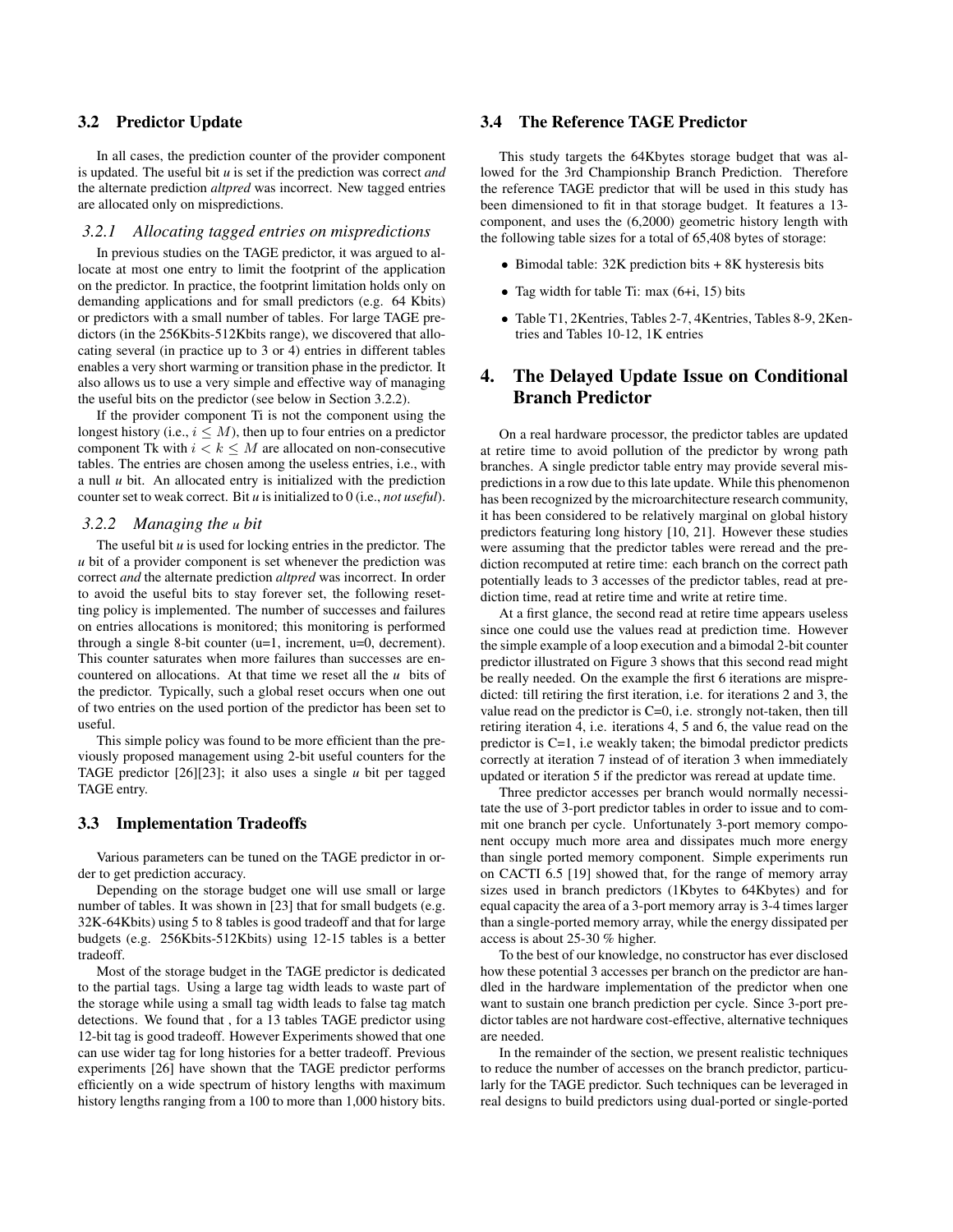

#### **Figure 3. Example of a loop execution assuming a bimodal table with null prediction counter at the first iteration.**

memory components. More precisely, in Section 4.3, we propose an implementation of the TAGE predictor using only single-ported memory arrays.

#### 4.1 Reducing the Number of Accesses on the Branch Predictor

#### *4.1.1 Eliminating silent updates*

The first obvious technique to reduce the number of accesses on the branch predictor is to avoid the silent updates of the predictor. On update, in many cases the table entries are overwritten with the exact same value they were previously holding. Eliminating this silent update is a simple technique that holds for all branch predictors and that should be very effective. This technique was already mentioned by Baniasadi and Moshovos in the context of energy saving [2].

We confirmed this assumption by simulations of 3 very different predictors: our reference TAGE predictor, a simple 512 Kbits *gshare* [16] predictor as a representative of first generation predictor and a 520 Kbits GEHL predictor [21] as a representative of neural inspired predictors<sup>2</sup>. A GEHL predictor featuring 13 tables, 5 bit entries and 8K entries per table using (6,2000) history length, i.e. a total of 520 Kbits was considered  $3$ .

In practice, on the benchmark set, TAGE encounters an average of 2.17 effective writes per misprediction or 9.06 writes per 100 retired conditional branches. GEHL, by construction of its update policy, encounters slightly less than 2 effective writes per misprediction (1.94) or 9.10 writes per 100 retired branches. *Gshare* encounters in average 1.54 writes per misprediction or 9.61 writes per 100 retired branches.

#### *4.1.2 Eliminating the read at retire time ?*

One would like to avoid the read of the predictor tables at retire time if possible. However there might be performance loss. We have conducted experiments to evaluate three possible scenarii on the 3 branch predictors used above and compared their performance with the oracle update at fetch time scenario [I] as a reference. The three possible scenarii are:

- 1. [A]: reread the prediction tables at retire time before (potential) update.
- 2. [B]:only read prediction at fetch time, propagate all the informations with the branches in the pipeline, and write the update at retire time.
- 3. [C]: reread the predictions at retire time for mispredicted branches only.

Scenario [A] potentially leads to 3 accesses per branch prediction and systematically generates 2 reads for each retired branch. Scenario [B] generates at most one read and one write. Scenario [C] generates 2 read accesses only on mispredicted branches. Scenarii [B] and [C] necessitate that the values read on the predictor are propagated with the branch instruction in the pipeline and used at retire time.

In practice for the first generation predictors such as *gshare* using a single table of prediction counters, the accuracy loss encountered in Scenario [B] is dramatic. On the 512 Kbits *gshare*, we respectively obtained [I] 944 MPPKI, [A] 970 MPPKI , [B] 1292 MPPKI , [C] 1011 MPPKI. Scenario [B] where the predictor table is only read at fetch time can not be considered as a solution for a real hardware implementation. Even Scenario [C] , rereading the predictor at retire time for mispredicted branches, leads to a quite significant accuracy loss.

On predictors derived from neural-inspired predictors (perceptron, piecewise linear, OGEHL), the same phenomenon occurs as illustrated on the 520 Kbits GEHL predictor. The different scenarii lead to the following results : [I] 664 MPPKI, [A] 685 MPPKI, [B] 801 MPPKI, [C] 744 MPPKI. While the 3.5 % extra penalty due to delayed update is acceptable in Scenario [A] , the losses due to the use of old counter values on correct predictions (Scenarii [B] and [C] ) are very large and cannot be considered for effective implementation. On the GEHL predictor, 13 counters are involved in a prediction. In particular when the same branch has several inflight occurrences, the prediction counters associated with the short histories are not correctly incremented or decremented.

For the TAGE predictor, the accuracy loss phenomenon is much less pronounced: [I] 609 MPPKI, [A] 617MPPKI, [B] 640 MPPKI, [C] 625 MPPKI. On TAGE, on correct predictions, only one or two TAGE entries are involved in a prediction and its update. On a correct prediction, in Scenarii [B] and [C] , the update will use old prediction counter values only if the provider component and entry was updated by an already inflight branch at prediction time. Moreover, at the difference of the neural inspired predictors, the amplitude of the prediction counters is limited.

#### 4.2 Summary on Number of Predictor Accesses per Branch

Compared with predictors using wide counters or predictors using a single predictor table, TAGE suffers only a marginal accuracy impact when the predictor table is read only once at pre-

 $2$ by neural inspired, we mean that prediction is computed through a tree of adders and that the predictor update is threshold based as described in the initial perceptron predictor study [13]

<sup>&</sup>lt;sup>3</sup>The GEHL configuration was not optimized. The purpose of this experiment is not here to compare accuracies of GEHL and TAGE, but to illustrate the issues of delayed update and multiple accesses to the predictor tables on different predictors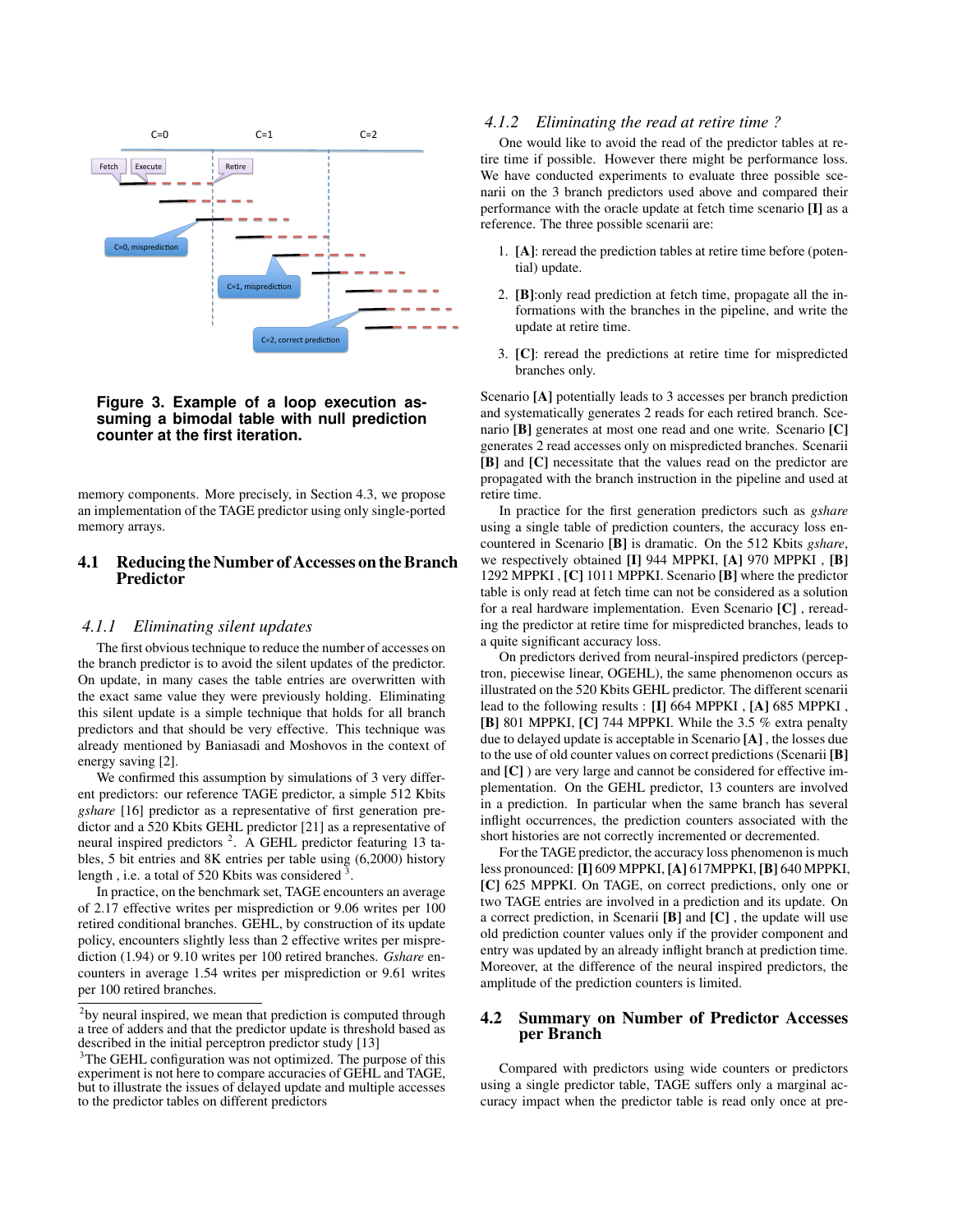diction time particularly if it is read at retire time on mispredictions. The performances losses on Scenario [C] on GEHL predictors and gshare will push designers to reject this scenario and therefore to perform systematically two reads on the predictor tables per branch.

On the other hand, the validity of Scenario [C] for TAGE opens the possibility to implement the TAGE predictor with bank-interleaved tables built with single-ported memory banks (e.g. 4-way interleaved) since each (retired) branch generates in average only 1.13 accesses (1 read at prediction time, 0.04 read in average at retire time, and 0.09 write in average at retire time) to the predictor tables. Such a solution can leverage the proposition for the EV8 branch predictor [22] to guarantee that two or even three consecutive branch predictions will access different banks in each table as shown below.

#### 4.3 Towards 4-way Interleaved single-ported Predictor Tables for TAGE

In this section, we assume that each of the tables in the TAGE predictor is 4-way interleaved. We assume that a single branch (either direct or indirect) is predicted per cycle. In order to guarantee a smooth repartition of the accesses among the banks, one can guarantee that the predicted branch will not access any of the banks that were accessed by the two previous predictions as follows:

Let X,Y and Z be the PCs of the three successive branches, we compute b(Z), the number of the bank accessed for the prediction of Z as follows:

if (Z is unconditional)  $b(Z) = -1$ ; /\*i.e. no access\*/ else  ${b(Z) = Z & 3; while ((b(Z) == b(X)) || (b(Z) == b(Y))}$  $b(Z) = (b(Z) +1) \& 3;$ 

We assume that prediction has priority over update and that write at retire time has priority over read at retire time. Our algorithm guarantees that for every bank of any of the predictor tables, for every 3 cycles interval, 2 cycles are free for performing the updates.

Since for scenario [C], reads at retire time and effective write updates are rare, no huge buffering is needed. In practice, reading the predictor, computing the update and updating the predictor necessitates a few cycles: the read at retire time can be delayed by one cycle (conflict with a prediction) and the update by up to two cycles (conflict with prediction or/and an older update).

Simulations of bank-interleaving for scenario [C] leads to 627 MMPKI, i.e., very close to the 625 MPPKI achieved without bankinterleaving, but using 3-port memory arrays. Evaluations using CACTI 6.5 [19] report a 3.3x decrease of the silicon area occupied by the memory arrays and a 2x decrease of the energy dissipated in the memory arrays per predictor access when assuming bankinterleaving instead of 3-port memory array.

Note that this bank-interleaving technique can be applied for most global history predictors also resulting in marginal accuracy losses. On local history predictors, the bank-interleaving technique can also be applied on the predictor tables but results in more substantial prediction accuracy loss since several entries correspond to the same (history,branch) pair, thus inducing more aliasing conflicts, and necessitating a longer training.

In the remainder of the paper apart Section 7, we will consider that predictors are implemented using 3-port memory arrays. Moreover apart Section 5.1 and Section 7, we will consider that the predictor is systematically reread at retire time.

# 5. The ISL-TAGE predictor

In this section, we detail the side predictors that were proposed for TAGE at the 3rd Championship on Branch Prediction [24].

#### 5.1 The Immediate Update Mimicker

In the previous section, we have pointed out that the impact of delayed update on the TAGE predictor is much lower than on other predictors including the neural-inspired predictors, particularly when one try to only read at prediction time and write at retire time. In order to further limit the impact of the use of the delayed update, an add-on to TAGE can be implemented, the Immediate Update Mimicker, IUM.

On a misprediction, the global history can be repaired immediately and when a block is fetched on the correct path, the speculative branch history is correct. In practice, repairing the global history is straightforward if one uses a circular buffer to implement the global history. We leverage the same idea with IUM predictor (Figure 4).

When fetching a conditional branch, IUM records the prediction, the identity of the entry E in the TAGE predictor (number of the table and its index) that provides the prediction. At branch resolution on a misprediction, the IUM is repaired through reinitializing its head pointer to the associated IUM entry and updating this entry with the correct direction.

When fetching on the correct path, the associated IUM entry associated with an inflight branch B features the matching predictor entry E that provided the TAGE prediction and the effective outcome of branch B (corrected in case of a misprediction on B). In case of a new hit on entry E in the predictor before the retirement of branch B, the (TAGE predictor + IUM) can respond with the direction provided by the IUM rather than with the TAGE prediction (on which entry E has not been updated).

IUM can be implemented in hardware through a fully-associative table with one entry per inflight branch. It allows to recover about 3/4th of the mispredictions due to late update of the TAGE predictor tables if all predictions are recomputed are retire time (Scenario [A], 611 MPPKI vs Scenario [I] 609 MPPKI). For Scenario [**B**], prediction tables are read only at fetch time, half of the mispredictions due to delayed updates are recovered (624 MPPKI) while for Scenario [C] where prediction tables are reread only on mispredictions, the accuracy loss is limited (614 MPPKI).

Without the IUM, the gap between immediate update and realistic update is very dependent on the benchmarks. For some benchmarks, particularly on the set of high misprediction rate benchmarks and for scenarii [A] and [C] the difference between immediate update and realistic update is marginal  $\ll 1\%$  of the mispredictions), while on other benchmarks (e.g. CLIENT04, CLIENT06) it represents more than 10 % of the mispredictions. For all the benchmarks, the IUM reduces this gap to less 1% for Scenario [A] or 2% for Scenario [C]. For Scenario [B], CLIENT02, a high misprediction rate benchmark, is a specific outlier with an accuracy loss of 9 % without the IUM. With the IUM, it reaches an acceptable 5 % accuracy loss.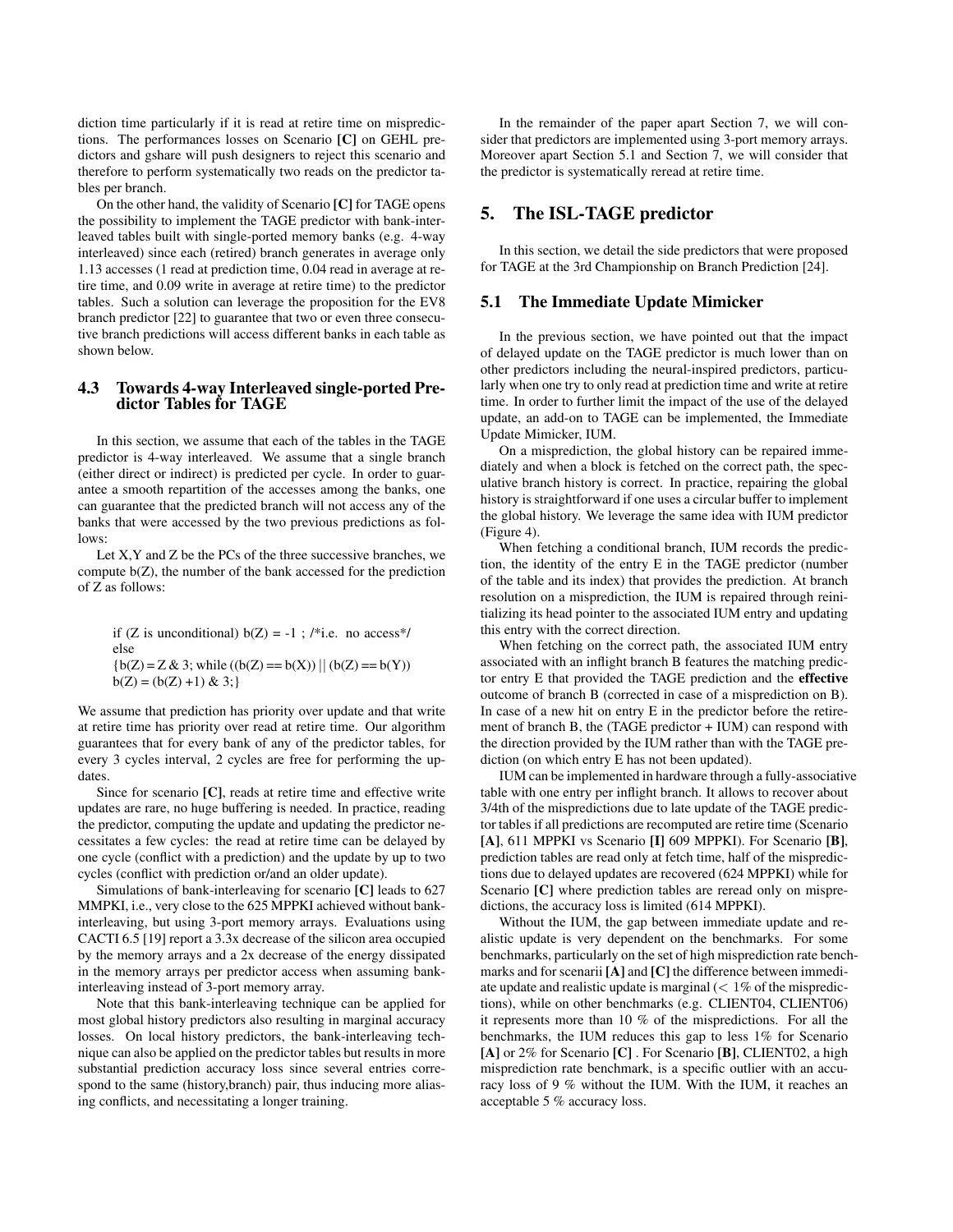

#### **Figure 4. The Immediate Update Mimicker: when the prediction is provided by the same entry and the same component as an already executed inflight branch, use the outcome of the branch instead of the TAGE prediction.**

Note that for implementing Scenario [B] or [C] in a real hardware predictor, one will have to propagate information read on the predictor at prediction time up to retire time. The IUM entry can be augmented with a few fields to propagate these information.

For the sake of simplicity and since the accuracy difference between Scenario [A] and Scenario [C] is very limited, we will use Scenario [A] in the remainder of the paper.

# 5.2 The Loop Predictor

Loops with constant number of iterations are branches that are highly predictable when one only considers the local history. The TAGE predictor is generally able to predict these loops with very high accuracy when the control flow inside the loop is regular. However when the control flow in the loop body is erratic, the TAGE predictor may fail to correctly predict the exit of the loop [6].

A loop predictor can simply identify regular loops with constant number of iterations. The loop predictor will provide the global prediction when it identifies the branch as a loop with a constant iteration number and when this identificatiion has reached a high confidence, i.e. when the loop has been executed several times with the same number of iterations. In practice, reaching a high confidence level after 7 executions of the overall loop appears as a good tradeoff.

A loop predictor with a limited number of entries and high associativity is sufficient. In the experiments we report below, a 4 way skewed associative 64-entry loop predictor is assumed. Each entry in the loop predictor table consists of a past iteration count on 10 bits, a retire iteration count on 10 bits each , a partial tag on 10 bits, a confidence counter on 3 bits, an age counter on 3 bits and 1 direction bit i.e. 37 bits per entry. Replacement policy is based on the age. An entry can be replaced only if its age counter is null. On allocation, age is first set to 7. Age is decremented whenever the entry was a possible replacement target and incremented when the entry is used and has provided a valid prediction and the prediction would have been incorrect otherwise. Age is reset to zero whenever the branch is determined as not being a regular loop.

The overall hardware complexity of the loop predictor is not in the loop predictor table itself but in the speculative management of the iteration numbers.



**Figure 5. The loop predictor and the Speculative Loop Iteration Management: use of the non-speculative iteration number or of the iteration number of the most recent inflight iteration.**

Figure 5 illustrates here a possible implementation of such a speculative management, a Speculative Loop Iteration Manager, SLIM. The SLIM records a new entry for each branch recognized as a loop. The entry features the PC of the branch and the (speculative) iteration number that has been reached. At prediction time, the loop predictor is checked. On a hit with high confidence, the (non-speculative) number of the current iteration and the number of iterations in the loop are read on the predictor. The SLIM is read in parallel. If the branch also hits in the SLIM then the most recent hitting entry provides the speculative iteration number. The speculative iteration number is incremented and checked against the predicted number of iterations of the loop, branch outcome is predicted accordingly. On a misprediction, the SLIM entries after the misprediction are cleared. On a loop retirement, the associated SLIM entry is cleared.

Associating the loop predictor on top of the base TAGE+IUM predictor allows to reach 593 MPPKI, i.e. approximately a 3 % reduction of the performance loss due to imperfect prediction by the TAGE+IUM predictor.

#### 5.3 The Statistical Corrector Predictor

The TAGE predictor is very efficient at predicting very correlated branches even if the correlation is with very remote branches, e.g. on a 1000 bits branch history. However, TAGE fails at predicting statistically biased branches e.g. branches that are not correlated with the control flow path, but have only some statistical bias towards a direction. On some of these branches, the TAGE predictor performs even worse than a simple PC-indexed table of wide counters (e.g. 5 bit counters).

In order to better predict this class of statistically biased branches, the Statistical Corrector predictor is introduced [24]. The correc-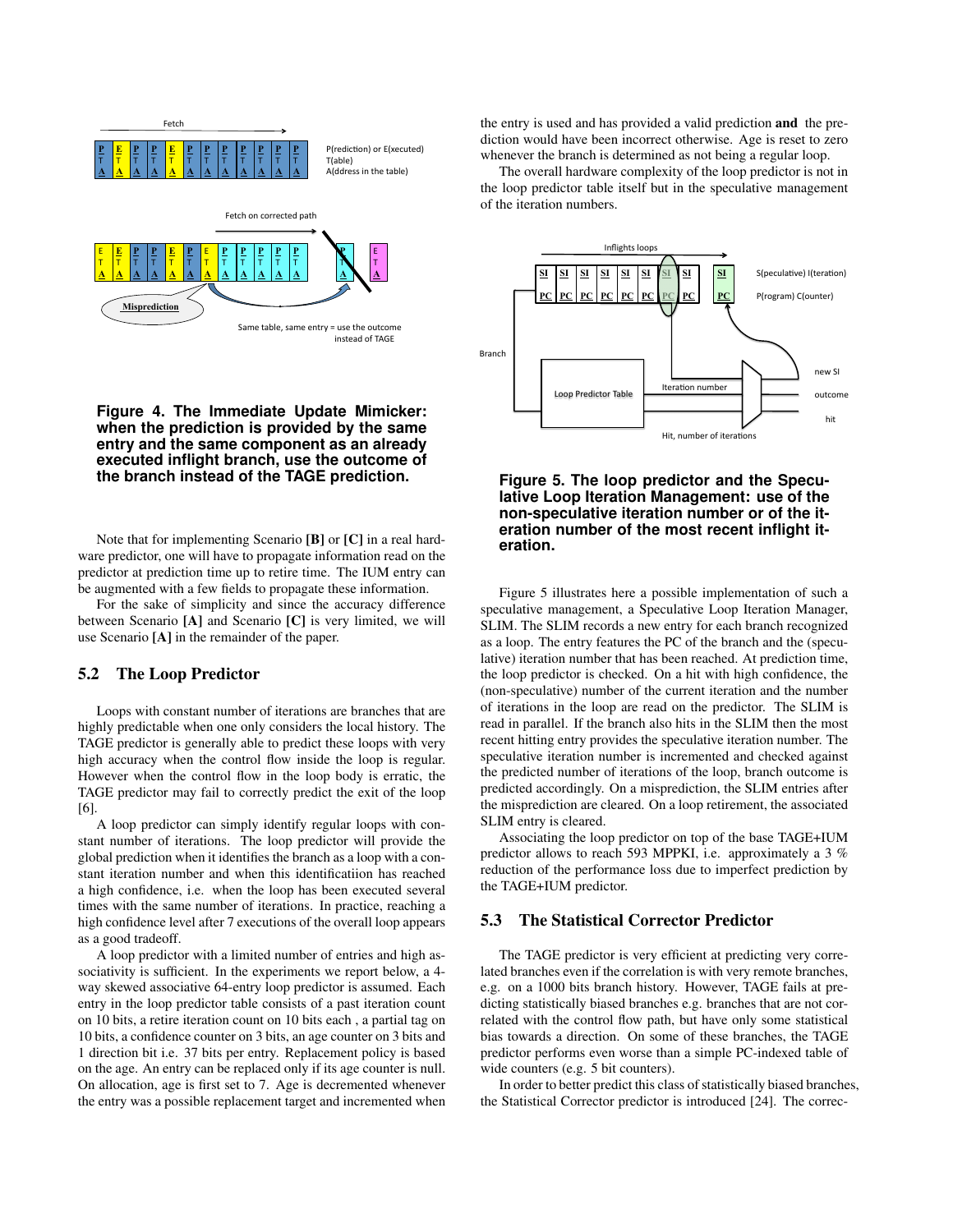tion aims at detecting the unlikely predictions and to revert them: the prediction and the (address, history) pair is presented to Statistical Corrector predictor which decides whether or not inverting the prediction (similar to the Agree predictor [27]). Since in most cases the prediction provided by the TAGE predictor is correct, the Statistical Corrector predictor agrees most of the time with the TAGE predictor. Therefore a relatively small Statistical Corrector predictor performs close to an unlimited size Statistical Corrector predictor.

A quite efficient implementation of the Statistical Corrector predictor was derived from the GEHL predictor [21]. It features 4 logical tables indexed with the 4 shortest history lengths (0, 6, 10, 17) as the main TAGE predictor and the prediction (Taken/Not taken) flowing out from the TAGE predictor. The tables are 1K 6-bit entries, i.e., a total of 24 Kbits.



#### **Figure 6. The Statistical Corrector predictor**

The prediction is computed as the sign of the sum of the (centered) predictions read on the Statistical Corrector table plus eight times the (centered) output of the hitting bank in TAGE. By centered predictions, we mean 2\*ctr+1. Incorporating the prediction counter value from TAGE allows to take into account the confidence in the TAGE prediction [25]. The TAGE prediction is reverted if the Statistical Corrector predictor disagrees and the absolute value of the sum is above a dynamic threshold. The dynamic threshold is adjusted at run-time in order to ensure that the use of the Statistical Corrector predictor is beneficial. The technique used to adapt the threshold is similar to the technique proposed for dynamically adapting the update threshold of the GEHL predictor [21].

When adding the Statistical Corrector predictor on top of the TAGE + IUM + loop predictor, a performance of 580 MPPKI is reached, i.e. approximately a 2 % reduction of the performance loss due to imperfect TAGE+IUM+loop predictor. Unrealistic tricks were used in [24] to bring the performance to 568 MPPKI.

#### 5.4 The ISL-TAGE Predictor Performance

Using side predictors of relatively small size, the ISL-TAGE predictor reduces the misprediction rate of the 512Kbits TAGE predictor by 6 % which is approximately the misprediction reduction that would be obtained by scaling the TAGE predictor to 2Mbits.

# 6. TAGE-LSC: Adapting the Statistical Corrector Predictor to Local History

In many applications, there exist branches whose behaviors are only correlated with their own local history (loops, but also periodic behavior). Most of these behaviors are captured by the global history predictors, but some are not. Hybrid predictors combining local history and global history were introduced [16] for capturing the best of global correlation and local correlation. However metapredictors were shown to be poorly efficient and new solutions combining local history and global history were proposed for neural based predictors [12, 8]. Up to now, there has not been any elegant proposal to combine the global history TAGE predictor with some efficient local history predictor. The approach used for the Statistical Corrector Predictor can be adapted to offer such a solution as illustrated in Figure 7.

#### 6.1 Architecture of the TAGE-LSC predictor



## **Figure 7. The TAGE-LSC predictor combines a TAGE predictor and a Local history Statistical Corrector Predictor**

On the LSC predictor (Figure 7), a local history table and a Speculative Local History Manager (Figure 8) are accessed in parallel with the TAGE predictor. When a branch with same index in the local history table is already inflight the pipeline, the Speculative Local History Manager provides the speculative local history. The speculative local history is associated with the TAGE prediction to index a LGEHL (Local history GEHL) predictor. The prediction is computed as the sign of the sum of the (centered) predictions read on the Statistical Corrector table plus eight times the (centered) output of the hitting bank in TAGE. The TAGE predic-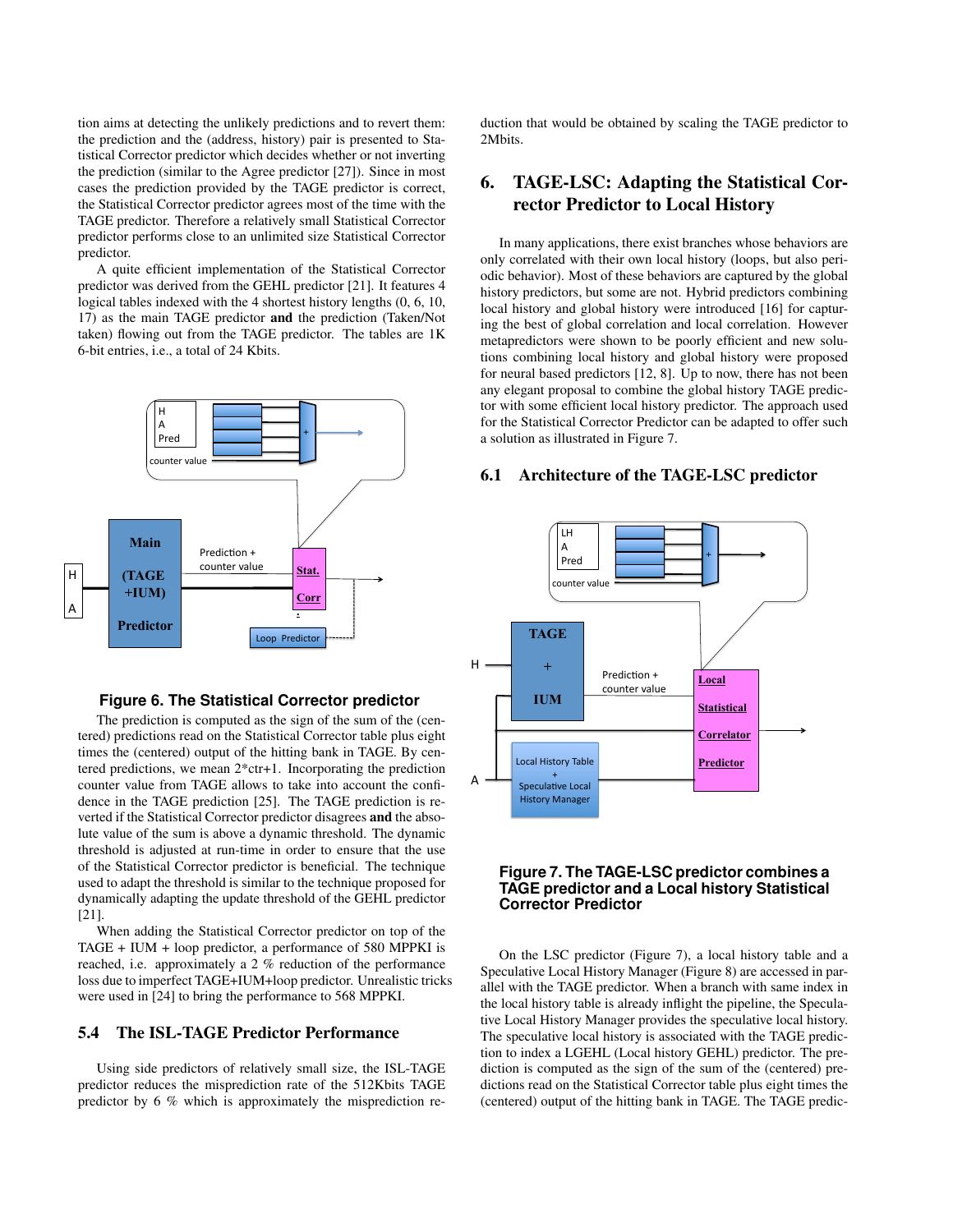

**Figure 8. Speculative Local History Management**

tion is reverted if the Statistical Corrector predictor disagrees and the absolute value of the sum is above a dynamic threshold.

The structure of the Speculative Local History Manager is very similar to the Immediate Update Mimicker (one entry per inflight branch, associative search on inflight branches, ...). Therefore these two structures could be combined in a real hardware processor

We found that using 5 tables featuring 1K 6-bit entries and history lengths (0,4, 10, 17, 31) on the LGEHL predictor and a small 32-entry direct-mapped local history table is sufficient to capture most of the local correlation that a 512 Kbits TAGE predictor does not capture on our benchmark set. In most cases, the LSC prediction just agrees with the TAGE prediction, but when it disagrees and above the threshold, it provides the correct prediction in more than 70 % of the cases.

The very small size of the required local history table can be explained by the observation that for most benchmarks a very small number of static branches (generally less than 10) represent the majority of the dynamic mispredictions on the TAGE predictor.

On top of the (TAGE + IUM + loop predictor + Statistical Corrector predictor), the LSC predictor allows to reach 555 MPPKI, thus nearly reducing misprediction rate by more than 4%. In practice, using the LSC predictor alone on top the TAGE+IUM predictor allows to reach 559 MPPKI, i.e. it captures most of the mispredictions that are captured the loop predictor and the Statistical Corrector predictor. A 30 Kbits LSC predictor reduces the performance loss due to imperfect prediction of the TAGE+IUM predictor by more than 8 %.

In order to get fair comparison with the ISL-TAGE [24], we adjusted the size of the TAGE-LSC predictor to 512 Kbits by simply reducing the size of Table T7 to 2K entries (thus saving 34K storage bits) in the reference predictor. We obtain 562 MMPKI against 581 MPPKI for a 512 Kbits ISL-TAGE predictor with similar structure (same TAGE predictor, 5 tables GEHL-like predictor for Statistical Corrector Predictor and loop predictor) and 568 MPPKI for the ISL-TAGE predictor presented at the 3rd CBP (16component TAGE+ IUM+ Statistical Corrector predictor + loop predictor + costly tricks such as sharing/interleaving TAGE tagged tables, sharing/interleaving Statistical Corrector predictor tables and extensive search for the best set of history lengths).

## 6.2 Performance Evaluation of the TAGE-LSC Predictor

Many parameters can be varied in the TAGE-LSC (storage size, number of tables and history lengths).

As its parents TAGE and GEHL predictors, the TAGE-LSC predictor is very robust to the choice of the history lengths, for instance on a 512Kbits TAGE-LSC predictor, using a (3,300) history series lead to 575 MPPKI, the (4,1000) history series lead to 563 MPPKI, and the (8,5000) history series leads to 563 MPPKI.

Decreasing the number of the TAGE predictor tables has not a large impact. A 9-component TAGE-LSC predictor using (6,1000) history series achieves 566 MPPKI and a 6-component TAGE-LSC predictor using (6,500) history series achieves 583 MPPKI.

On Figure 9, we illustrate the respective performance for TAGE predictors and TAGE+LSC predictors for size ranging from 128 Kbits to 32 Mbits. The simulations were run just by scaling the sizes of all the components by a power of two, no attempt to optimize other parameters was done. For both predictors, the performance reaches a plateau around 16-32Mbits. In fact for 39 out of the 40 benchmarks, it reaches the plateau well before 16-32 Mbits, but for CLIENT02 the misprediction rate suddenly falls at 2Mbits- 8Mbits budget: most of the mispredictions are due to only 2 branches that have repetitive behaviors but with thousands of different patterns. The TAGE-LSC predictor exhibits more potential than the TAGE predictor. In the range of size of interest for hardware implementation, 128Kbits - 512Kbits, the TAGE-LSC predictor performs consistently as a 4-8 larger TAGE predictor.



**Figure 9. TAGE vs.TAGE-LSC**

#### 6.3 Comparisons with Alternative Branch Predictors

At the 3rd ChampionShip Branch Prediction, the FTL++ predictor [7] and the OH-SNAP [14] were respectively ranked 2nd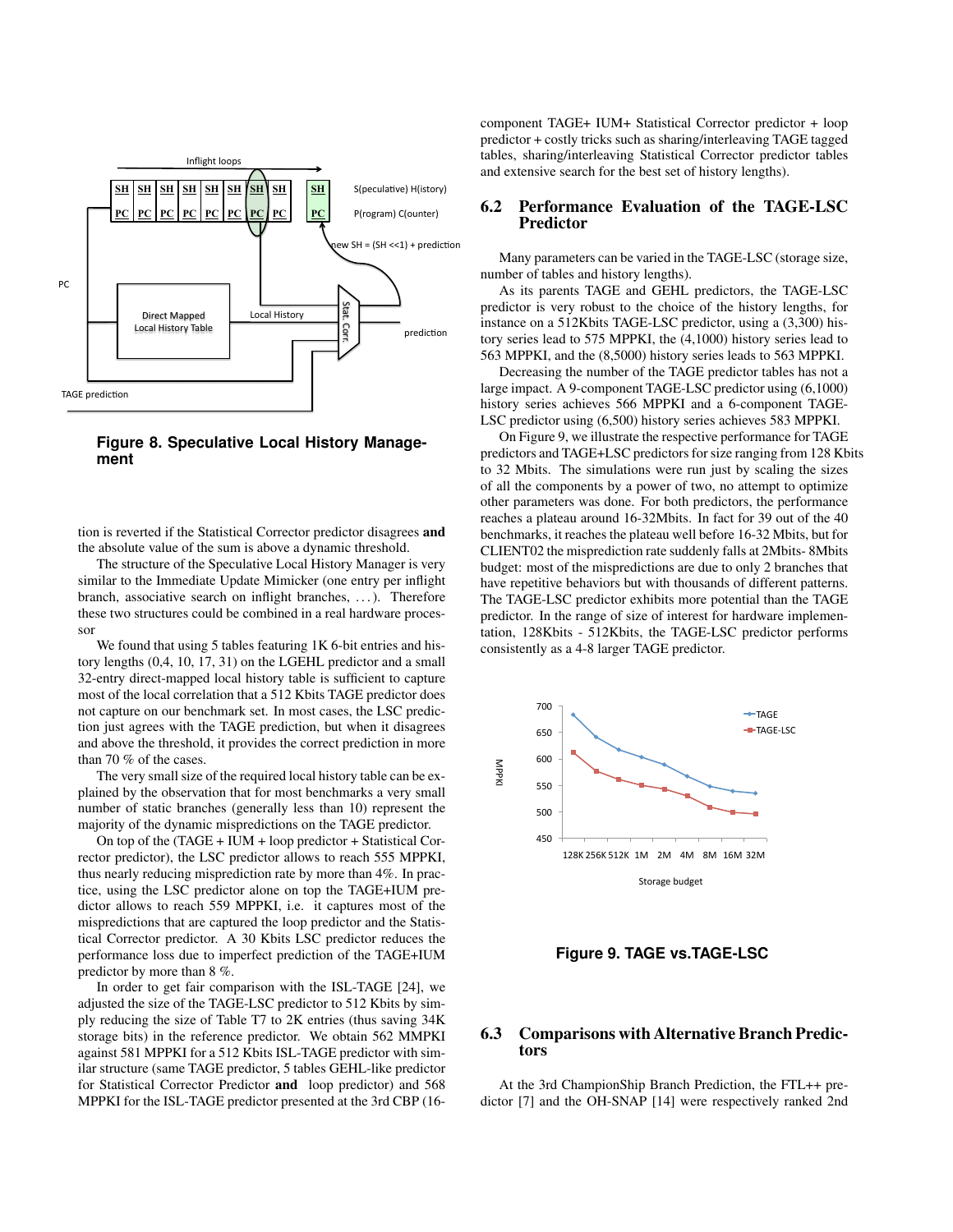and 3rd with respectively 581 MPPKI and 598 MPPKI. The configurations presented at the Championship have some features that are not realistically implementable. However both these predictors capture some correlations that are not captured by TAGE-LSC.

Both FTL++ and OH-SNAP are based on neural based techniques, respectively GEHL combined with LGEHL for FTL++ and piecewise linear [11] combined with dynamic weight adaptation [1] for OH-SNAP.

Both these predictors are significantly outperformed on the 33 most predictable benchmarks by both ISL-TAGE and TAGE-LSC: respectively 196 MPPKI for ISL-TAGE, 198 MPPKI for TAGE-LSC, 232 MPPKI for FTL++ and 254 MPPKI for OH-SNAP.

On the other hand, both FTL++ and OH-SNAP slightly outperform ISL-TAGE and TAGE-LSC on the 7 most unpredictable benchmarks as illustrated by Figure 10: respectively 2311 MPPKI for ISL-TAGE, 2287 MPPKI for TAGE-LSC, 2222 MPPKI for FTL++ and 2227 MPPKI for OH-SNAP. Understanding the intrinsic auto- and inter-correlation properties that are better captured by FTL++ and/or OH-SNAP than TAGE-LSC might lead to further progress in branch prediction research.



**Figure 10. Prediction accuracy on the 7 less predictable benchmarks**

# 7. Towards Cost-effective TAGE-LSC Predictor

In Section 4, we have shown that, at a marginal accuracy loss the TAGE predictor can be implemented using 4-way bank-interleaved single port memory components and that the predictor read at retire time can be avoided on correct predictions also at a marginal accuracy loss.

However the TAGE-LSC predictor features local history components which accuracy could be impaired when applying these optimizations. Therefore we run experiments with the TAGE-LSC predictor to assess the accuracy loss due applying the same complexity reduction to the local history components on the complete TAGE-LSC predictor.

#### 7.1 Bank interleaving

Using the bank-interleaving technique described in Section 4.3 on local history components can have two conjugated impacts on the prediction accuracy. First more entries are needed for mapping a single branch (up to four times), second more entries have to be trained, thus leading to more start-up mispredictions.

Using bank-interleaving on the 512 Kbits TAGE-LSC considered in the previous section revealed to be quite efficient even for the local history components apart for a single application trace CLIENT02. Doubling the number of entries in the local components was found to restored the accuracy on CLIENT02. In our experiments, we were able to define a 512 Kbits TAGE-LSC predictor using 4-way interleaved single-ported tables and achieving 569 MPPKI, i.e. an accuracy loss of 3 MPPKI due to interleaving on the local components (training impact), 2 MPPKI due to interleaving on the TAGE components and 2 MPPKI due to size reduction of some tables of TAGE to fit the 512 Kbits storage budget.

Evaluations with CACTI6.5 [19] indicate that this interleaving allows to reduce the silicon area by approximately a factor 3.3 and to approximately halve the power consumption per predictor read access.

#### 7.2 Eliminating the Read at Retire Time on Correct Predictions

In Section 4, we have shown that the second read at retire time can be avoided on the TAGE predictor when prediction is correct with limited impact on the predictor accuracy.

On top of the 4-way interleaved TAGE-LSC predictor considered above, applying this optimization on both the TAGE components and the LSC components does not degrade too much the accuracy, since 575 MPPKI is achieved. This accuracy loss is very limited (2 MPPKI) if the optimization is applied only applied only to the TAGE components. Eliminating the second read for correct predictions on the local history components has a slightly higher accuracy impact (4 MPPKI). Since silent updates represent the vast majority of updates and can be eliminated, the elimination of the read at retire time on correct prediction allows to nearly halves the energy consumption of the predictor on correct predictions.

On the other hand, completely eliminating the second read (Scenario [B] in Section 4) has as a much higher impact accuracy impact (599 MPPKI) and therefore is not recommended.

# 8. Conclusion

The TAGE predictor has often been considered as state-of-theart in conditional branch prediction in terms of prediction accuracy [1]. Asserting confidence to predictions by TAGE has recently been shown to be simple and storage free [25]. In this paper, we have further made the case for considering the TAGE predictor in real hardware processors through two directions: 1) reduction of its implementation cost and its energy consumption 2) improvement of its prediction accuracy.

On a processor, a prediction on a correct branch generates 3 predictor table accesses, read at prediction time, second read at retire time and write update at retire time. This normally leads to the use of multiport memory components for the branch predictor. We have shown that, on a real hardware implementation, the